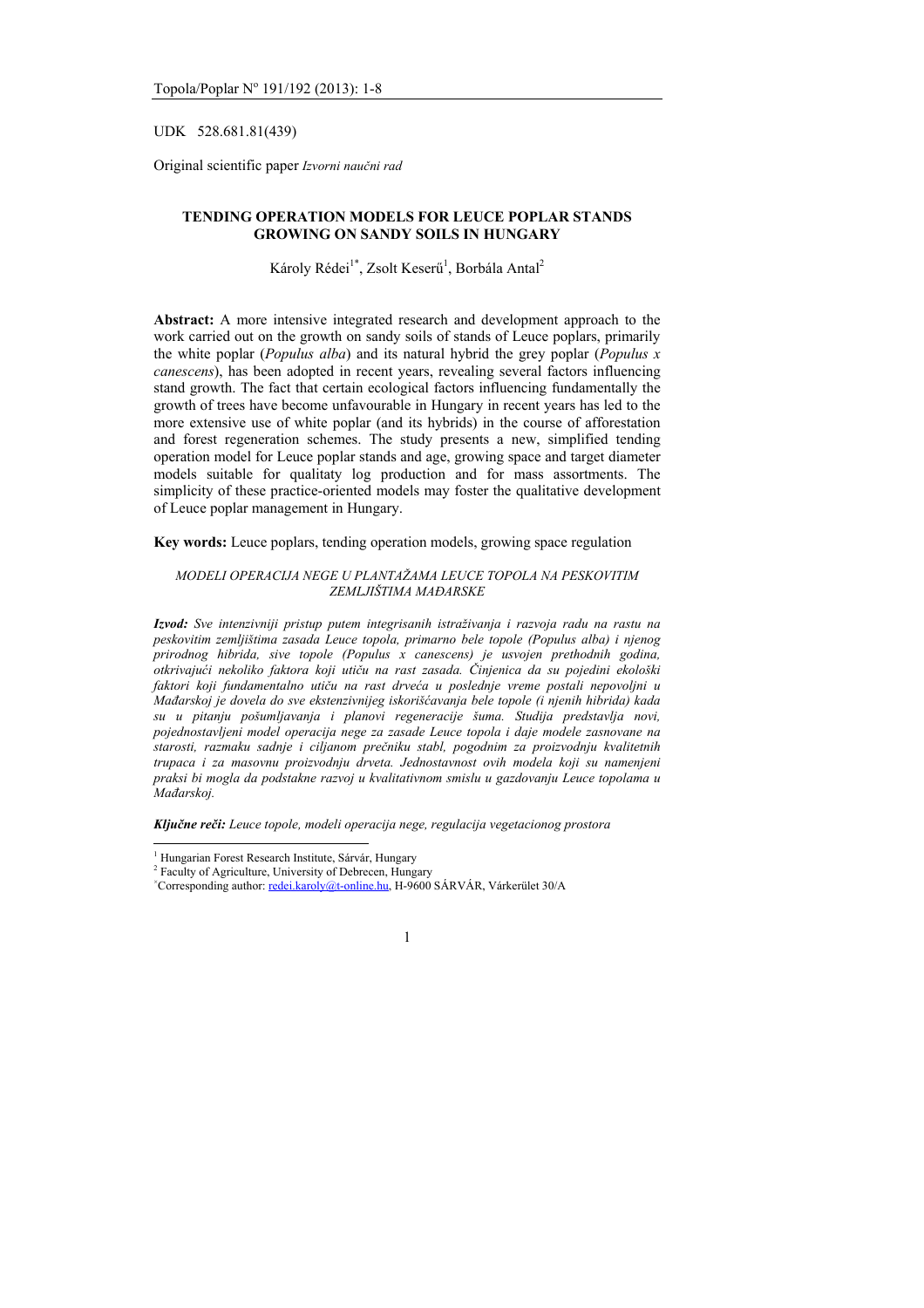## **INTRODUCTION**

 Leuce poplars, primarily white poplar (*Populus alba*) and its most important natural hybrid the grey poplar (*Populus* x *canescens*), are tree species native to Hungary (Kopecky, 1962, 1978; Szodfridt and Palotás, 1973; Rédei, 1991). Due to their favourable silvicultural and growth characteristics, as well as the possibilities for the utilisation of their wood, the area they occupy is increasing continuously. The most important task facing Hungarian poplar growers is improving the quality and increasing the quantity of poplar stands for wood production (Rédei, 2000)*.*

 The area occupied by the two species in 2006 was 65 000 ha (3.2 % of the total forest area), with a standing volume of 9.8 million  $m^3$  (163  $m^3$  ha<sup>-1</sup>) (Führer et al., 2009). Their importance will continue to increase across the large areas of marginal land not suitable for the cultivation of hybrid poplars but able to accommodate these native species (Rédei, 1991; 1994; 2000).

 Other species that may be used for the purposes of plantation forestry in addition to these poplar species are black locust, red oak and black walnut. Common walnut plantations may also play a role, but the silvicultural significance of this tree species is negligible.

 From among the above listed tree species the models for tending operations and the tables for age-growth space-target diameter models are suitable for production of large, quality wood material as well as mass assortments produced in white and grey poplar stands.

### **MATERIALS AND METHODS**

The models developed are based on a yield table for white and grey poplars (Rédei et al., 2012). It was constructed from data gathered from 50 permanent and 20 temporary forest inventory sample plots  $(500-1000 \text{ m}^2)$ . The stands sampled were located in the vicinity of N  $46^{\circ}31'$  10" and E 19 $^{\circ}26'$   $46"$  (Fig.1). The age of the stands varied between 5 and 45 years.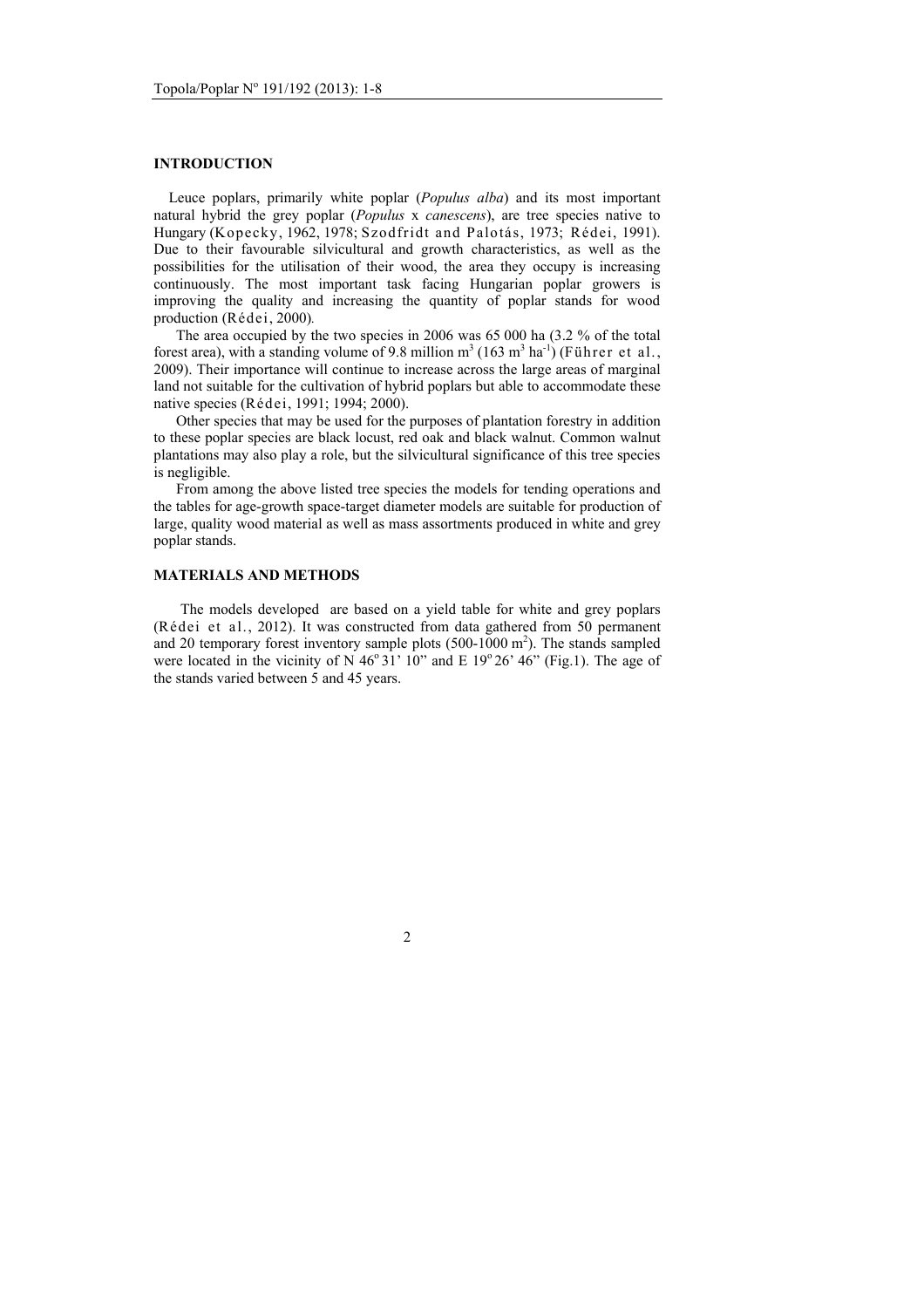

**Figure 1.** Locations of the sampling plots *Slika 1. Lokaliteti oglednih površina* 

During the stand surveys, the key stand characteristics were measured (surviving stem number, dbh, tree height and mean tree volume) (Laar and Akca, 1997). Stem volume was estimated using the following volume function (Sopp and Kolozs, 2000):

 $v = 10^{-8} d^2 h^1 (h/[h-1.3])^2 [-0.4236 d h + 12.43 d + 4.6 h + 3298]$ 

where *v* is stem volume  $(m^3)$ , *d* is diameter at breast height (cm) and *h* is tree height (m).

The regression analyses were calculated using a computer-based statistics programme (STATISTICA 8.0 data analysis software system - StatSoft Inc., 2008). The expected height values of the stands at the reference age (25 years) according to the yield classes are: 24.2 m, 21.6 m, 19.0 m, 16.4 m, 13.8 m and 11.2 m. On the basis of the fitted guide curve and the reference age (100 %), a percentage value was calculated at any age and for any yield class. The yield table (Rédei et al., 2012) was constructed using the following formulae and coefficients (a detailed dataset is available from the authors):

- 1. Age of stand (A)
- 2.  $H_m$  = average height of stand (height of dominant and co-dominant trees) in m:  $H_m$  = 1.21592  $\times$  (1-e<sup>-0.09236A</sup>)<sup>1.8334</sup>
- 3.  $D_m$  = average DBH of stand in cm:  $D_m = 1.58356 + 0.73502 \times H_m + 0.01571 \times H_m^2$ with  $R^2 = 0.886$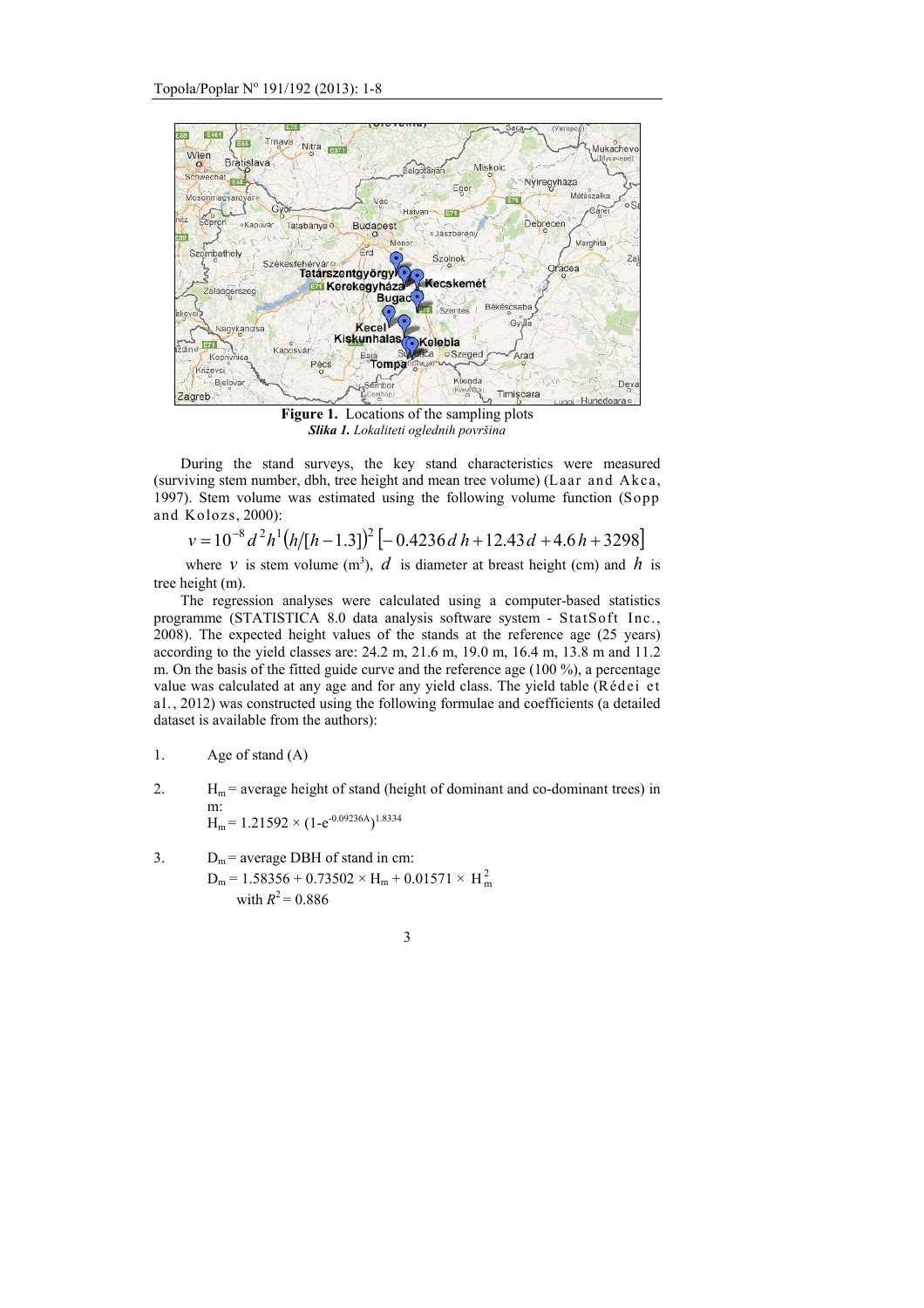- 4.  $V_m$  = volume of stand in m<sup>3</sup> ha<sup>-1</sup>  $V_m = BA_m \times H \times F_m$ , where  $H \times F_m$  = form-height quotient  $H \times F_m = 1.96791 + 0.40778 \times H_m$ with  $R^2 = 0.923$
- 5.  $BA_m = basal$  area of stand in m<sup>2</sup> ha<sup>-1</sup>:

$$
BA_m = \frac{D_m^2 \times \pi}{4 \times 10000} \times N_m
$$

6.  $N_m$  = stocking density of stand in trees ha<sup>-1</sup>:  $N_m = e^{8.75483 - 0.83879 \text{lnDm}}$ with  $R^2 = 0.826$ 

## **SIMPLIFIED TENDING OPERATION MODEL FOR LEUCE POPLAR STANDS**

 Leuce poplars are fast-growing species. Seedlings quickly emerge from competition with weeds. In-line and inter-row weeding is required in the first years after plantation establishment by means of seeding, as is the removal of failed plants. During tending operations it is important to take into consideration the fact that plantations consist of trees of varied genetic make-up (genotype). In terms of the demand for light, it is worth remembering that Leuce poplar reacts extremely strongly to light availability. It also tolerates shade very well (Tóth, 1996; Führer et al., 2009).

*Table 1* contains a simplified tending operation model for Leuce poplar (white and grey poplar) stands. The choice of the most suitable spacing depends on the quality of the planting material and the particular site conditions. In the table all of the data are presented by six yield classes. The mean tree height is the most important model factor because it determines the timing of the particular tending operation. Thinnings (to expand the available growing space) must be carried out when the stocking density approaches the stem number quoted in the table. Trees of cylindrical stem-shape with straight fibre-formation, and dense foliage, monopodial growth and good health have priority when selections are made. Based on investigation results gained up to now, on good sites the stocking at final felling (35- 40 years) could be 350-400 trees/ha. On medium sites the final cutting age is 30-35 years and 5-600 trees per ha can be planned. During the thinnings prunings must be done on final crop trees up to a height of 5-6 m, resulting in a branchless stem up to this height.

In the case of plantations planted at spacings of either  $3 \times 3$  m or  $3 \times 2$  m, there is no need for thinning, except where the sapling growth is unstable. In the event of initial spacings narrower than  $3 \times 1$  m or  $2.5 \times 1$  m, one or two thinnings are recommended for plantations established with white poplar clones.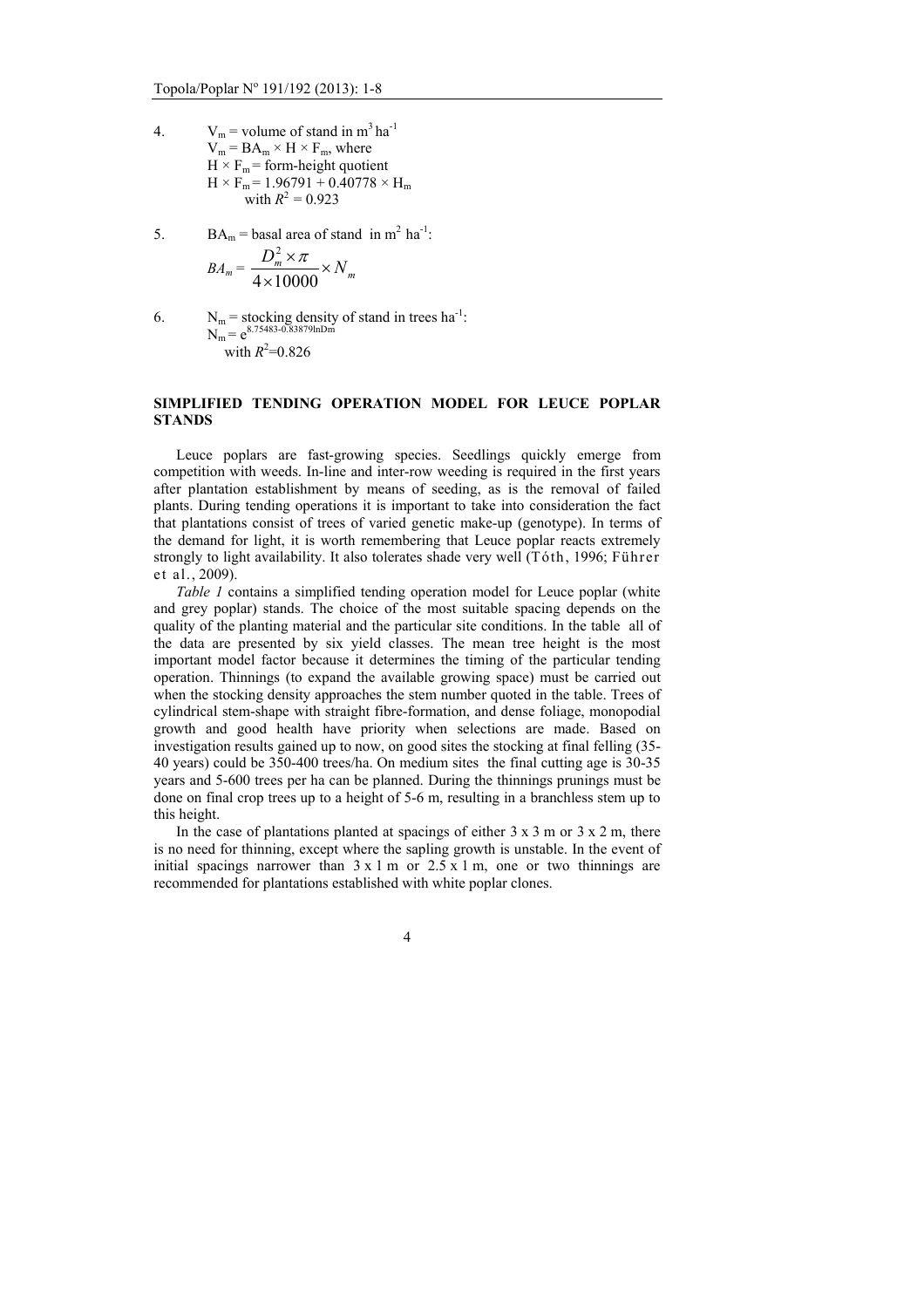|                | <b>Table 1.</b> Simplified tending operation model for Leuce poplar (white and grey          |  |  |  |  |  |
|----------------|----------------------------------------------------------------------------------------------|--|--|--|--|--|
| poplar) stands |                                                                                              |  |  |  |  |  |
|                | <b>Tabela 1</b> Dejednostavljene operacije nego u zasadima Leuce topola (bela i siva topola) |  |  |  |  |  |

|                               |      | Tending operation Operacija nege                         |           |                    | Stocking density (stems ha <sup>-1</sup><br>Gustina zasada (stabala ha <sup>-1</sup> ) |                      |  |
|-------------------------------|------|----------------------------------------------------------|-----------|--------------------|----------------------------------------------------------------------------------------|----------------------|--|
| Tending operation Number      | Broj | To be carried out $\Gamma$ To be carried out at $H_m(m)$ |           |                    | Tending operation                                                                      |                      |  |
| Operacija nege                |      | and yield class<br>in year                               |           |                    | Operacija nege                                                                         |                      |  |
|                               |      | Da bude izvedena Da bude izvedena na $H_m(m)$<br>godine  | i klasi   |                    | Before Pre                                                                             | After Nakon          |  |
| Cleaning                      |      | $5 - 10$                                                 | 6         | I-VI               | >3000                                                                                  | 3000                 |  |
| Rana proreda                  | 2.   | $11 - 14$                                                | $8 - 11$  | I-VI               | 3000                                                                                   | 1300-1800            |  |
| Thinning                      |      | $15 - 20$                                                | $12 - 17$ | I-V                | 1300-1800                                                                              | 650-1200             |  |
| Kasna proreda                 | 2.   | $21 - 25$                                                | $16 - 23$ | $I$ -IV            | 650-1200                                                                               | 350-600              |  |
|                               |      | 40<br>$30 - 35$                                          |           | $I-H$<br>$III$ -IV |                                                                                        | 350 - 400<br>500-600 |  |
| Final cutting<br>Završna seča |      |                                                          |           |                    |                                                                                        |                      |  |
|                               |      | $25 - 30$<br>$20 - 25$                                   |           | V<br>VI            |                                                                                        | 800-900<br>1000-1100 |  |

Remarks for the use of the tending operation model:

- -When planning the thinning operation, the better the estimated yield class, the lower the stem number value after thinning to be applied.
- -White poplar stands in yield classes V–VI are not suitable for quality wood production.

# **AGE, GROWING SPACE AND TARGET DIAMETER MODELS FOR LEUCE POPLAR STANDS**

 In plantation forestry *the timing of the expansion of the available growing space*  is significant with respect to reaching the target assortments by maintaining the near optimal stocking density per hectare (growth space). The site (ecological) factors essentially define the target assortments; for example, whether the opportunity for the production of sizeable, quality wood material (panel log, saw-log) exists or merely thinner wood assortments (cutting, pallet and box basic material), pulp, fibre, chippings and basic wooden board materials.

 The data in *Table 2* show that an opportunity for the production of quality, *sizeable logs is possible in white and grey poplar stands classified yield class I-III.* For white and grey poplar stands in yield class IV – assuming an average harvesting age of 30 years – a target diameter of 18 to 20 cm can be planned with great certainty. The sustainable stocking density per hectare depending on the yield class varies from 320 to 560 stems.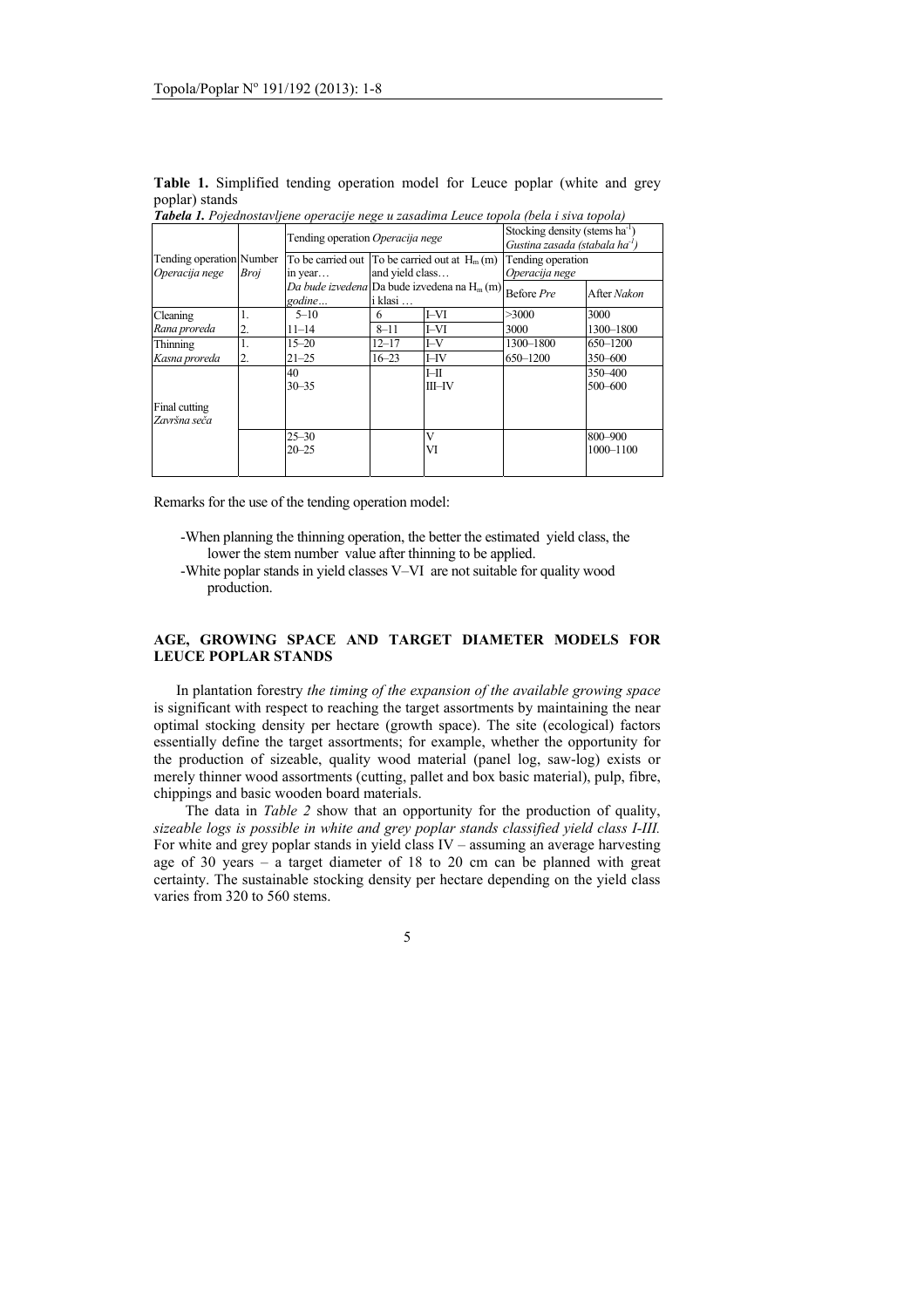| Table 2. Age-target diameter model for Leuce poplar (white and grey poplar) |  |  |  |  |  |
|-----------------------------------------------------------------------------|--|--|--|--|--|
| stands suitable for quality log production                                  |  |  |  |  |  |

| роgоант za proizvoanju кvatuetnin trupaca                                         |                 |                                                                                                              |                                                                                               |  |  |  |  |
|-----------------------------------------------------------------------------------|-----------------|--------------------------------------------------------------------------------------------------------------|-----------------------------------------------------------------------------------------------|--|--|--|--|
|                                                                                   | Factors Faktori |                                                                                                              |                                                                                               |  |  |  |  |
| Planned target diameter<br>(DBH)(cm)<br>Planirani ciljani prečnik<br>$(DBH)$ (cm) | Klasa           | Years required to<br>Yield class reach target diameter<br>Godine potrebne za dostizanje<br>ciljanog prečnika | Stocking density<br>$(\text{stems ha}^{-1})$<br>Gustina zasada<br>(stabala ha <sup>-1</sup> ) |  |  |  |  |
| 18                                                                                |                 | 14                                                                                                           |                                                                                               |  |  |  |  |
| 18                                                                                | Ш               | 17                                                                                                           | 560±5%                                                                                        |  |  |  |  |
| 18                                                                                | Ш               | 21                                                                                                           |                                                                                               |  |  |  |  |
| 18                                                                                | IV              | 28                                                                                                           |                                                                                               |  |  |  |  |
| 20                                                                                |                 | 16                                                                                                           |                                                                                               |  |  |  |  |
| 20                                                                                | П               | 18                                                                                                           | $515 \pm 5\%$                                                                                 |  |  |  |  |
| 20                                                                                | Ш               | 23                                                                                                           |                                                                                               |  |  |  |  |
| 20                                                                                | IV              | 32                                                                                                           |                                                                                               |  |  |  |  |
| 25                                                                                |                 | 21                                                                                                           |                                                                                               |  |  |  |  |
| 25                                                                                | П               | 25                                                                                                           | $425 \pm 5\%$                                                                                 |  |  |  |  |
| 25                                                                                | Ш               | 37                                                                                                           |                                                                                               |  |  |  |  |
| 30                                                                                |                 | 28                                                                                                           | 365±5%                                                                                        |  |  |  |  |
| 30                                                                                | Ш               | 42                                                                                                           |                                                                                               |  |  |  |  |

*Tabela 2. Model za prečnik u ciljanoj godini za zasade Leuce topola (bela i siva topola) pogodnih za proizvodnju kvalitetnih trupaca* 

Table 3. Age-target diameter model for Leuce poplar (white and grey poplar) stands suitable for the production of mass assortments

Tabela 3. *Model za prečnik u ciljanoj godini za zasade Leuce topola (bela i siva topola) pogodnih za masovnu proizvodnju drveta* 

| Planned target diameter                                | Factors Faktori      |                                                                                                  |                                                                                       |  |  |  |
|--------------------------------------------------------|----------------------|--------------------------------------------------------------------------------------------------|---------------------------------------------------------------------------------------|--|--|--|
| (DBH)(cm)<br>Planirani ciljani prečnik<br>$(DBH)$ (cm) | Yield class<br>Klasa | Years required to<br>reach target diameter<br>Godine potrebne za dostizanje<br>ciljanog prečnika | Stocking density<br>$(\text{stems ha}^{-1})$<br>Gustina zasada<br>$(stabala ha^{-1})$ |  |  |  |
| 10                                                     | IV                   | 11                                                                                               |                                                                                       |  |  |  |
| 10                                                     |                      | 14                                                                                               | $920 \pm 5\%$                                                                         |  |  |  |
| 10                                                     | VI                   | 19                                                                                               |                                                                                       |  |  |  |
| 12                                                     | IV                   | 13                                                                                               |                                                                                       |  |  |  |
| 12                                                     | V                    | 17                                                                                               | $790 \pm 5\%$                                                                         |  |  |  |
| 12                                                     | VI                   | 25                                                                                               |                                                                                       |  |  |  |
| 14                                                     | IV                   | 15                                                                                               |                                                                                       |  |  |  |
| 14                                                     | V                    | 24                                                                                               | $690 \pm 5\%$                                                                         |  |  |  |
| 14                                                     | VI                   | ۰                                                                                                |                                                                                       |  |  |  |
| 16                                                     | IV                   | 20                                                                                               |                                                                                       |  |  |  |
| 16                                                     | V                    | 31                                                                                               | $620 \pm 5\%$                                                                         |  |  |  |
| 16                                                     | VI                   |                                                                                                  |                                                                                       |  |  |  |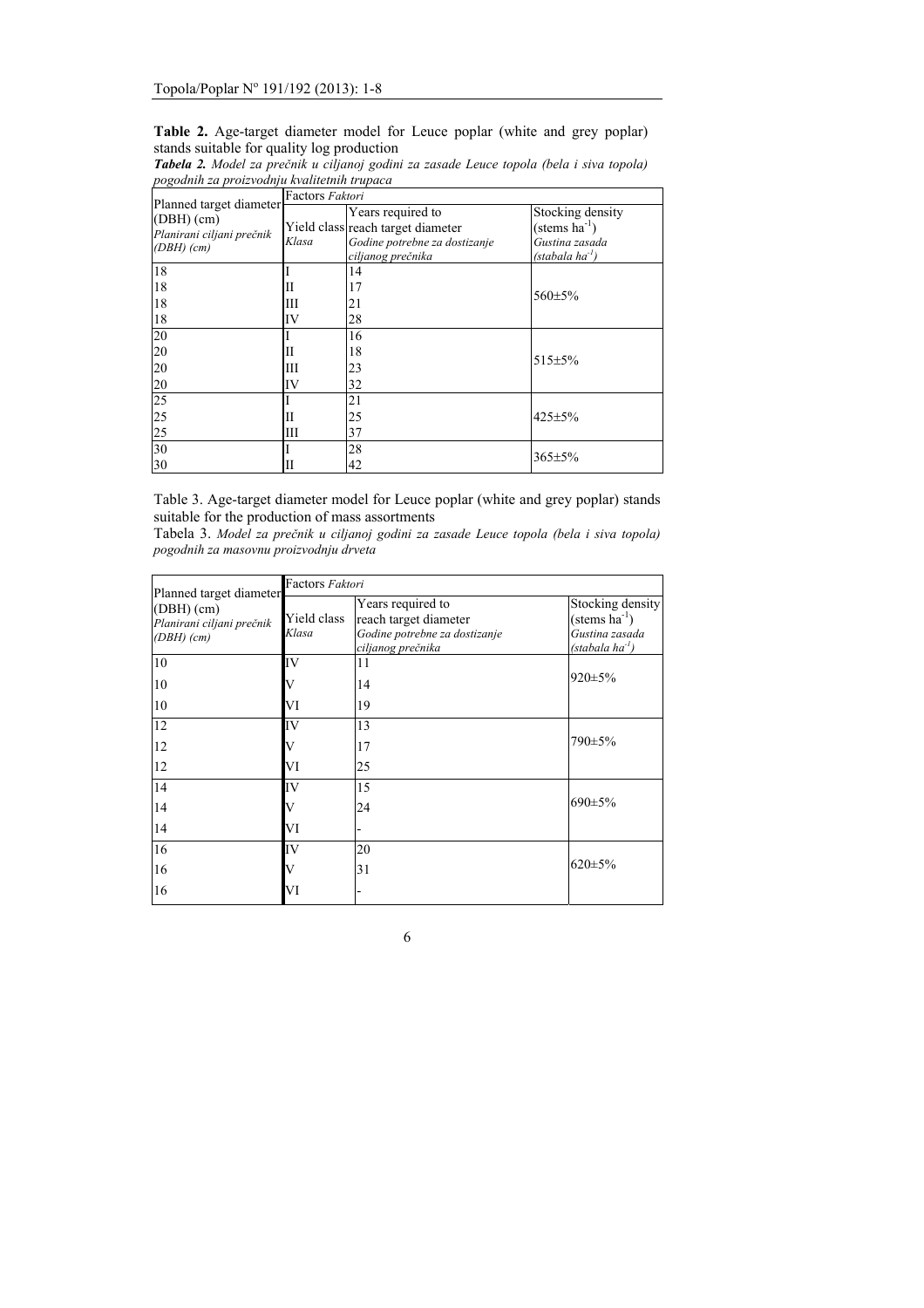*Table 3* shows that stands of yield classes IV and V are suitable for the production of mass assortments, and possibly even white and grey poplar stands of yield class VI with a target diameter of 10 to 12 cm. However, the management of stands characterised by these two lowest yield classes are usually loss producing and so are unsuitable for plantation forestry.

White and grey poplar stands growing under unfavourable ecological conditions also have an earlier harvesting age (generally between 25-30 years). The sustainable stocking density varies between  $620-920$  stems ha<sup>-1</sup> depending on the yield class. In these stands – based on our yield studies – the reduction in stem number (thinning) carried out at age 15-17 does not lead to a significant increase in diameter growth.

## **CONCLUSIONS**

 White and grey poplar plantation management for improved growth is becoming ever more significant in lowland forestry. This fact was taken into account in the conception of this study, and fed into the novel planning tools developed to help increase the value of the material produced in Leuce poplar stands. In recent decades, growth models based on stand level data have gradually been replaced by stand growth models predicated on stem number frequencies and individual tree growth models. Nevertheless, traditional tending operation models will remain very useful tools for forest management and forest inventory. The published models can be widely used in the following areas of Leuce poplar management and forest inventory:

- statistical appraisal of Leuce poplar stands,
- harvest scheduling for Leuce poplar stands,
- volume estimations,
- drawing up and further development of silvicultural (tending operation) models for Leuce poplar stands,
- development of guidelines for local policies promoting native species. and
- national analysis of the growth of Leuce poplar stands.

## **REFERENCES**

- Führer, E., Rédei, K.,Tóth, B. (2009): Ültetvényszerű fatermesztés 1. (Plantation Forestry 1.) Agroinform kiadó, Bp.: 108-125.
- Kopecky, F. (1962): Poplar breeding. In: Poplar growing in Hungary. Keresztesi, B. (ed.). Mezőgazdasági Kiadó, Budapest: 83-117 [in Hungarian]
- Kopecky, F. (1978): Cross-breeding. In: Poplar and willow growing. KERESZTESI, B. (ed.). Mezőgazdasági Kiadó, Budapest: 47-65.

Laar, A., Akca, A. (1997): Forest mensuration. Cuvillier Verlag, Göttingen.

- Rédei, K. (1991): Improvement of Leuce poplars growing in Hungary. Erdészeti Kutatások 83: 304-312.
- Rédei, K. (1994): Yield of promising *P. alba* provenances on the Danube-Tisza region sands. Erdészeti Kutatások, 84: 81-90.

<sup>7</sup>